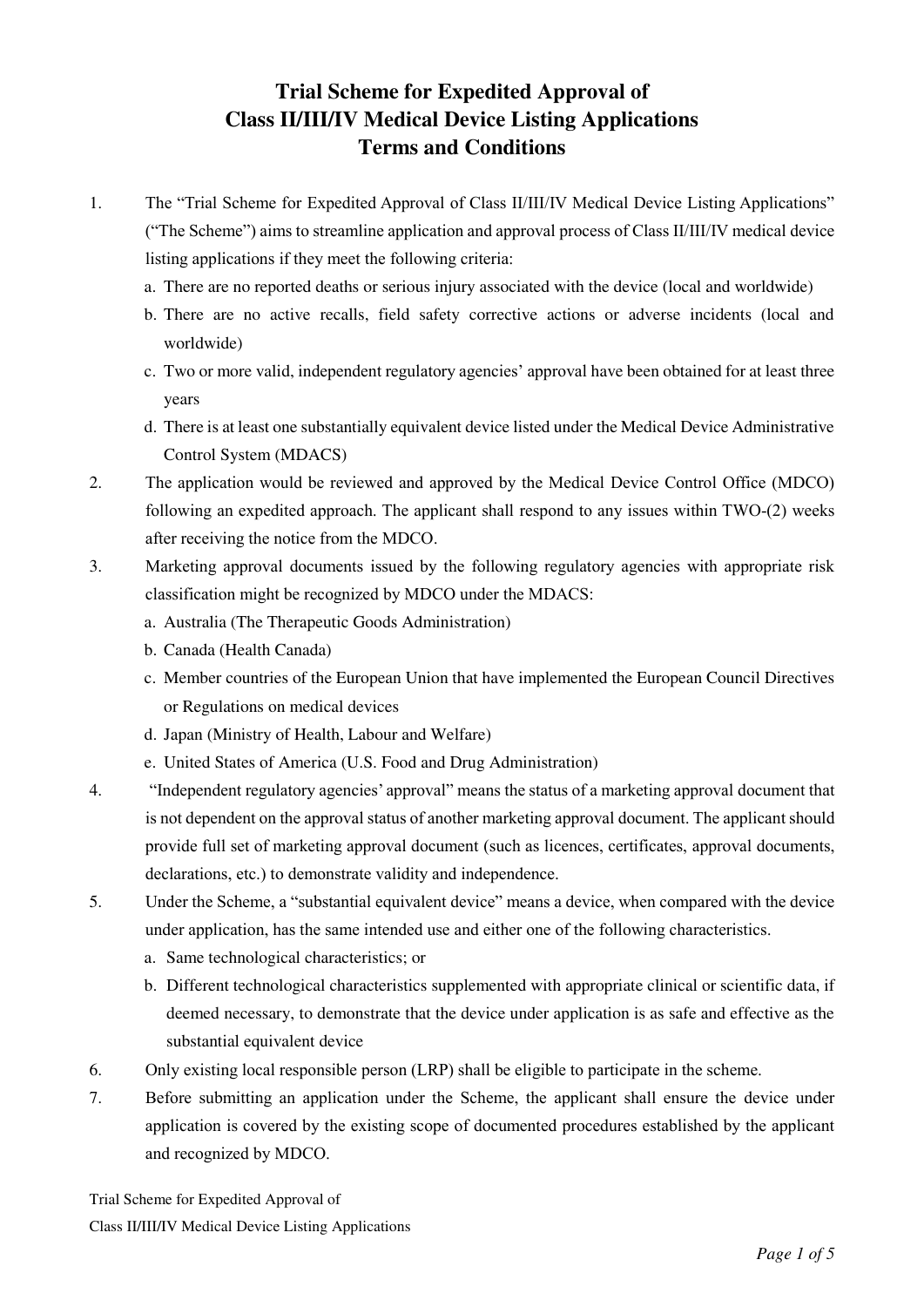- 8. An application quota of TWO-(2) is assigned to each applicant. Each applicant shall only submit a maximum of TWO-(2) applications each time. When two applications are being processed, MDCO will not accept any additional application from the applicant until any one of the two applications is completed.
- 9. During the application stage, if MDCO considers any issues not being effectively addressed to satisfaction after the date specified, or any criteria set under this Scheme is not satisfied, MDCO reserves the right to process the application as an ordinary application. In this case, the application is still considered as occupying an application quota under the Scheme. The quota would be available again only when the application is approved. If the application is withdrawn or closed, the application quota will be frozen for ONE-(1) year from the date the application reached MDCO.
- 10. Applicants who wish to submit applications via the Scheme must sign the declaration in Appendix 1, prepare a device profile with format suggested in Appendix 2, and submit to MDCO together with application form and dossier. For the preparation of application form and dossier, please refer to Guidance Notes GN-02 (Guidance Notes for Listing Class II/III/IV Medical Devices) for details and related requirements.
- 11. If there exists inconsistency in the expression of device model(s) and/or product identifier(s) throughout the application dossier, the applicant shall submit additional information demonstrating equivalence between the expressions in device model(s) and/or product identifier(s), in terms of device description and brief specifications. The unavailability of this information may render the application unsuccessful.
- 12. In case of disputes arising out of the Scheme, the decision of MDCO shall be final and conclusive.
- 13. The MDCO reserves the right to amend or change the terms and conditions of the Scheme from time to time. Please refer to the MDCO website (Link: [www.mdco.gov.hk\)](http://www.mdco.gov.hk/) for the latest information of the Scheme.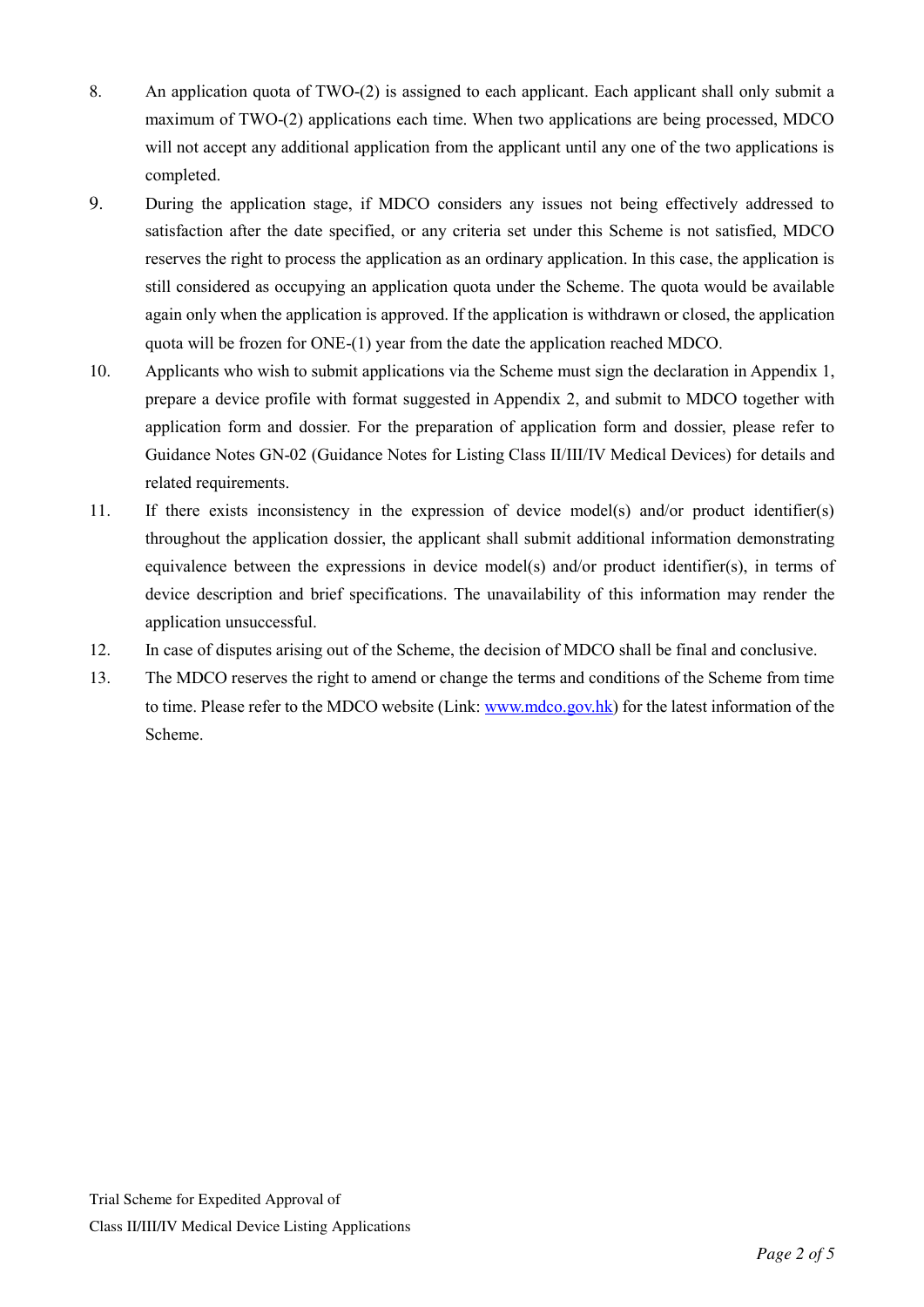## **Trial Scheme for Expedited Approval of Class II/III/IV Medical Device Listing Applications DECLARATION**

- 1. We, *[name and address of the Applicant]*, have read and agreed to the Terms and Conditions of "Trial Scheme for Expedited Approval of Class II/III/IV Medical Device Listing Applications" and have also read related documents issued by the Medical Device Control Office (MDCO).
- 2. We declare that, regarding the device in this application:
	- a. There are no reported deaths or serious injury (local and worldwide)
	- b. There are no active recalls, field safety corrective actions or adverse incidents (local and worldwide)
- 3. We fully understand and agree that any future changes or additions to the requirements of the Medical Device Administrative Control System (MDACS) can be imposed by the Department of Health without prior notice. We hereby undertake to comply with the latest requirements of the MDACS that are in force.
- 4. We confirm that we have neither amended any wording in this form, nor otherwise altered the form in any material manner, apart from filling in the appropriate blanks / boxes.

| Signature:                |  |
|---------------------------|--|
| Name:                     |  |
| Position:                 |  |
| Contact telephone number: |  |
|                           |  |
| LRP Listing Number:       |  |
| Date:                     |  |

(Company Chop)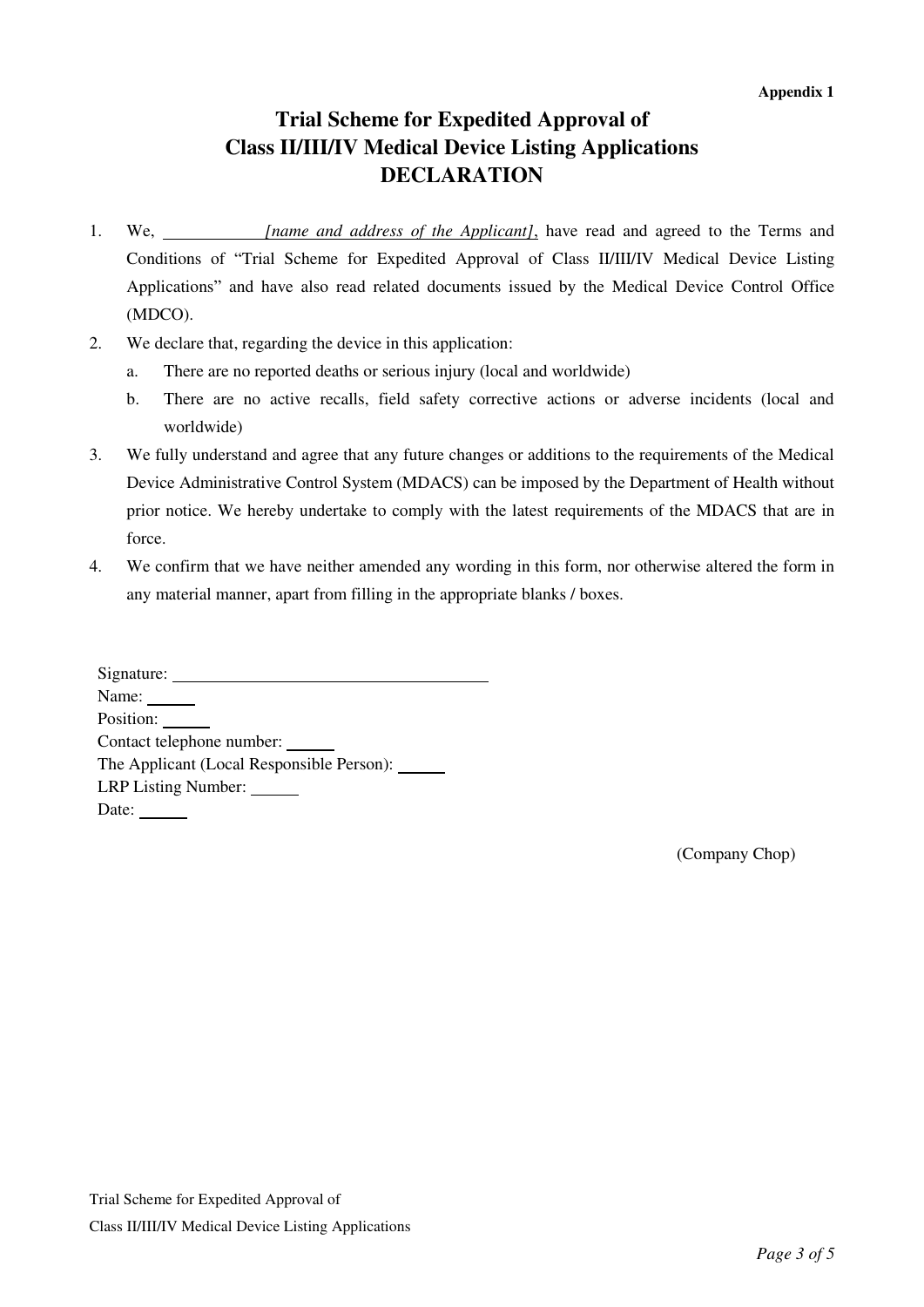# **Trial Scheme for Expedited Approval of Class II/III/IV Medical Device Listing Applications Device Profile**

*(Note: Please provide precise and concise information within 4 pages of A4 papers in font size 10 or larger)* 

### **1. Technological Background**

*(Provide brief information about technological background of the device, intended application and/or technique.)*

## **2. Device Description**

*(Include general description on device and associated components/accessories needed in order to achieve the intended use. Indicate device and associated components/accessories that are included in this application.)*

#### **3. Intended application**

*(Include intended clinical application, user population, etc.)*

## **4. Material/Substance subjected to control by other local ordinance(s)**

*(Indicate material(s)/substance(s) in the device that is/are subjected to control by other local ordinance(s).)*